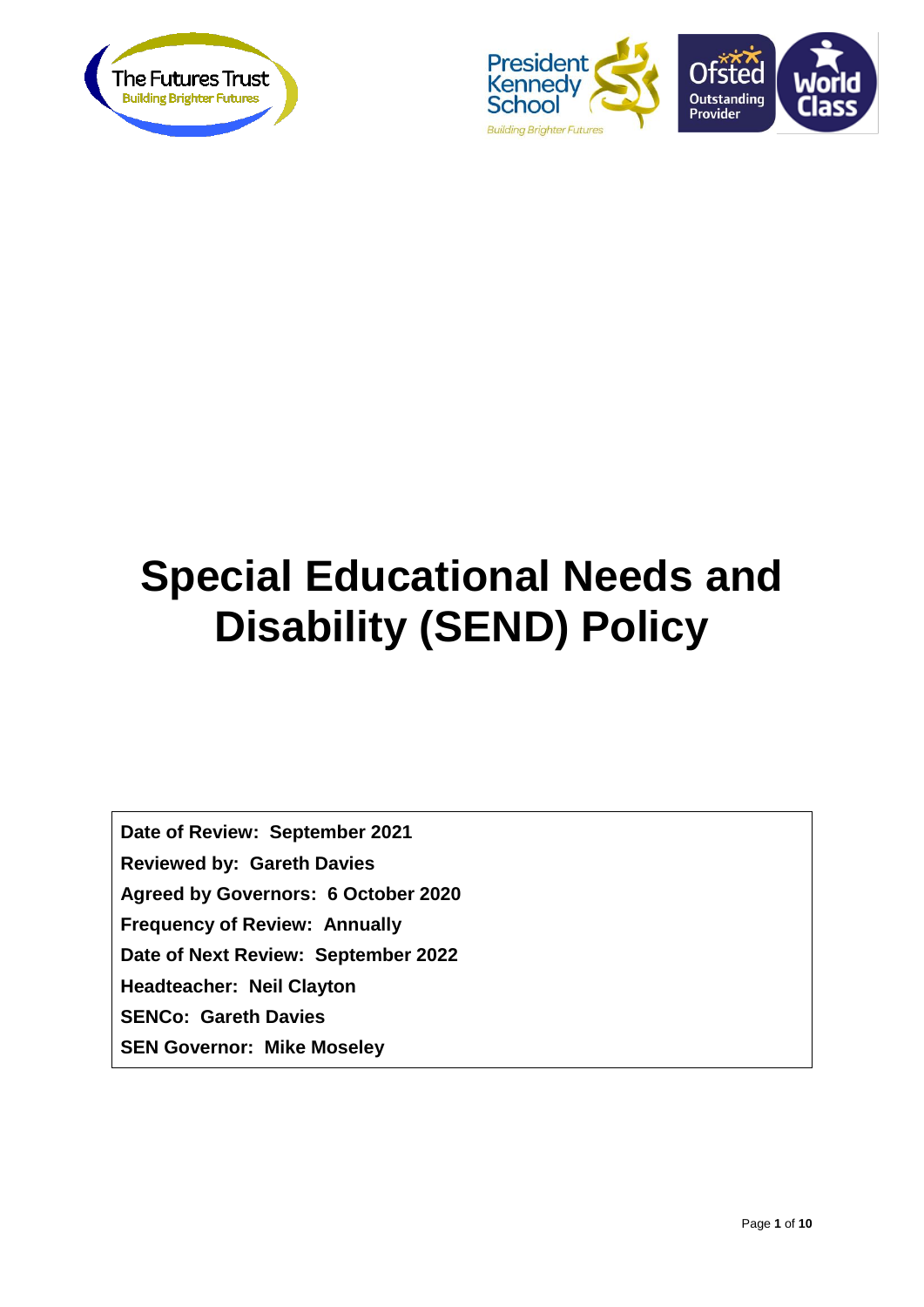



# **COMPLIANCE**

President Kennedy School's SEND policy complies with the statutory requirement laid out in the SEND Code of Practice 0-25 (September 2014) 3.65 and has been written with reference to the following guidance and documents:

- **Equality Act 2010: advice for schools DfE February 2013**
- **The Children and Families Act 2014**
- **SEND Code of Practice 0-25 January 2015**
- **Schools SEN Information Report Regulations (2014)**
- **Statutory Guidance on Supporting Pupils in School with Medical Conditions April 2014**
- **The National Curriculum in England: Key stage 1 & 2 Framework (December 2014)**
- **Teaching Standards (2012).**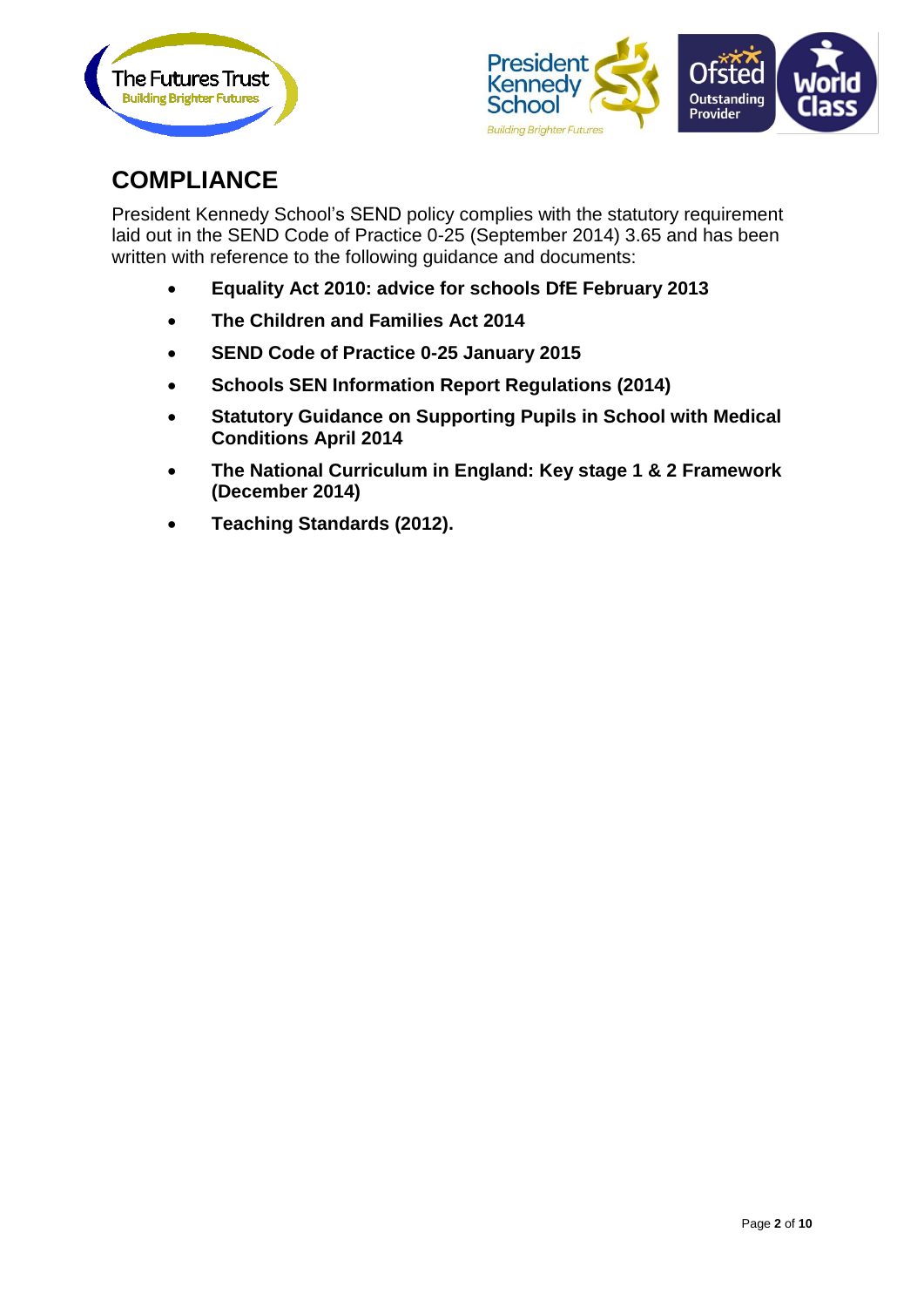



# **INTRODUCTION**

1 President Kennedy School is an outstanding school that is committed to Building Brighter Futures for its students. We are proud of our "no barriers" approach to education, ensuring children of all abilities and from all backgrounds are encouraged to set high goals and work hard to achieve them.

#### **AIMS OF SEND POLICY**

- 2 The aims of the SEND policy and practice in this school are:
	- **To ensure high aspirations for every SEND student.**
	- **To ensure that all students meet their individual progress milestones, which will allow them to achieve appropriate educational outcomes and move onto further education and employment.**
	- **To ensure that parents of SEND students are kept fully informed of their child's progress and attainment.**
	- **To ensure that all students have access to a broad and balanced curriculum through high quality inclusive teaching.**
	- **To ensure their schools provision for SEND students is based on a careful analysis of needs and is monitored.**
	- **To provide an appropriate curriculum with at least good teaching.**
	- **To ensure the identification of all students requiring SEND provision as early as possible in their school career.**
	- **To ensure that SEND students are engaged with the full range of activities on offer.**
	- **To ensure that SEND students are involved, where practicable, in decisions affecting their future SEND provision.**
	- **To ensure the school's leadership team consider how to make the best provision for SEND students and effectively respond to the changing landscape.**
- 3 Also, in light of The SEND Code of Practice and requirements of The Equality Act 2010, which places a duty to promote disability equality on all public bodies, President Kennedy School has due regard for the need to:
	- **Eliminate direct or indirect discrimination**
	- **Eliminate harassment or victimisation related to a disability**
	- **Make reasonable adjustments, including the provision of auxiliary aids and services, to ensure that disabled children and young people are not at a substantial disadvantage compared with their peers. This duty is anticipatory – it requires thought to be given in advance to what disabled children and young people might require**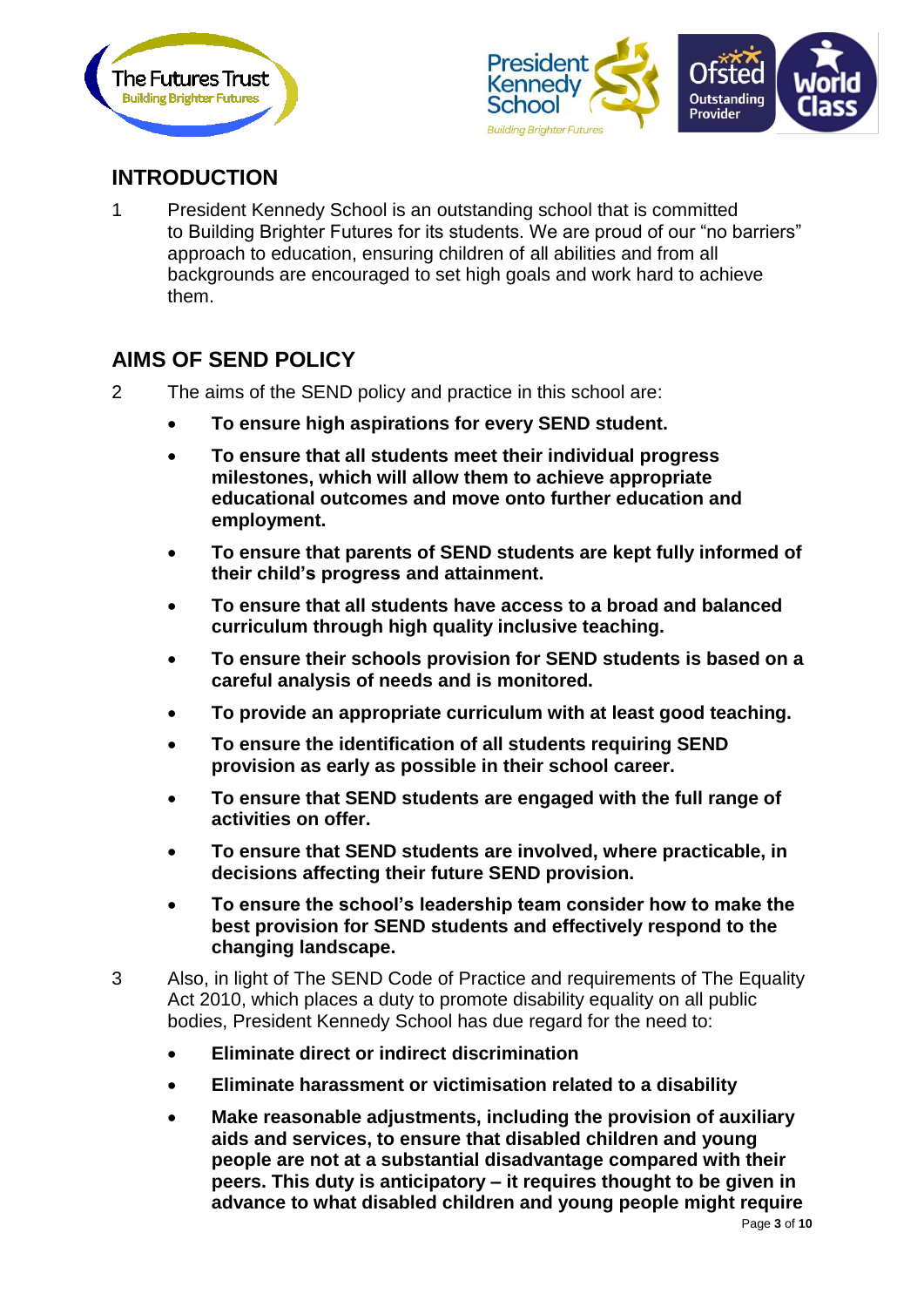



**and what adjustments might need to be made to prevent that disadvantage**

- **Promote equality of opportunity between disabled people and nondisabled people**
- **Promote good relationships between disabled and non-disabled children and young people**
- **Encourage participation by disabled people in public life**
- **Take steps to take account of disabled people's disabilities even when that involves treating disabled people more favourably than non-disabled people.**
- 4 These duties combine to ensure access to education and the inclusion of disabled students in every area of President Kennedy life. The disability discrimination duties provide protection from discrimination, the planning duties provide for improvements in access and the SEND framework provides auxiliary aids and services.

# **DEFINITION OF SPECIAL EDUCATIONAL NEEDS**

- 5 A child or young person has special educational needs if they have a learning difficulty or disability which calls for special educational provision to be made for them. A child of compulsory school age or a young person has a learning difficulty or disability if they:
	- **a) have a significantly greater difficulty in learning than the majority of others of the same age; or**
	- **b) have a disability which prevents or hinders them from making use of educational facilities of a kind generally provided for others of the same age in mainstream schools or mainstream post-16 institutions.**

#### **ADMISSIONS**

- 6 The Governing Body believes that the admissions criteria should not discriminate against students with SEND and has due regard for the practice advocated in the Code of Practice, in that it has "adopted fair practices and arrangements that are in accordance with the Schools Admission Code for the admission of children without an EHC plan." (Code of Practice 2014).
- 7 The school also has regard to the Equality Act 2010, and does not discriminate against students with a disability.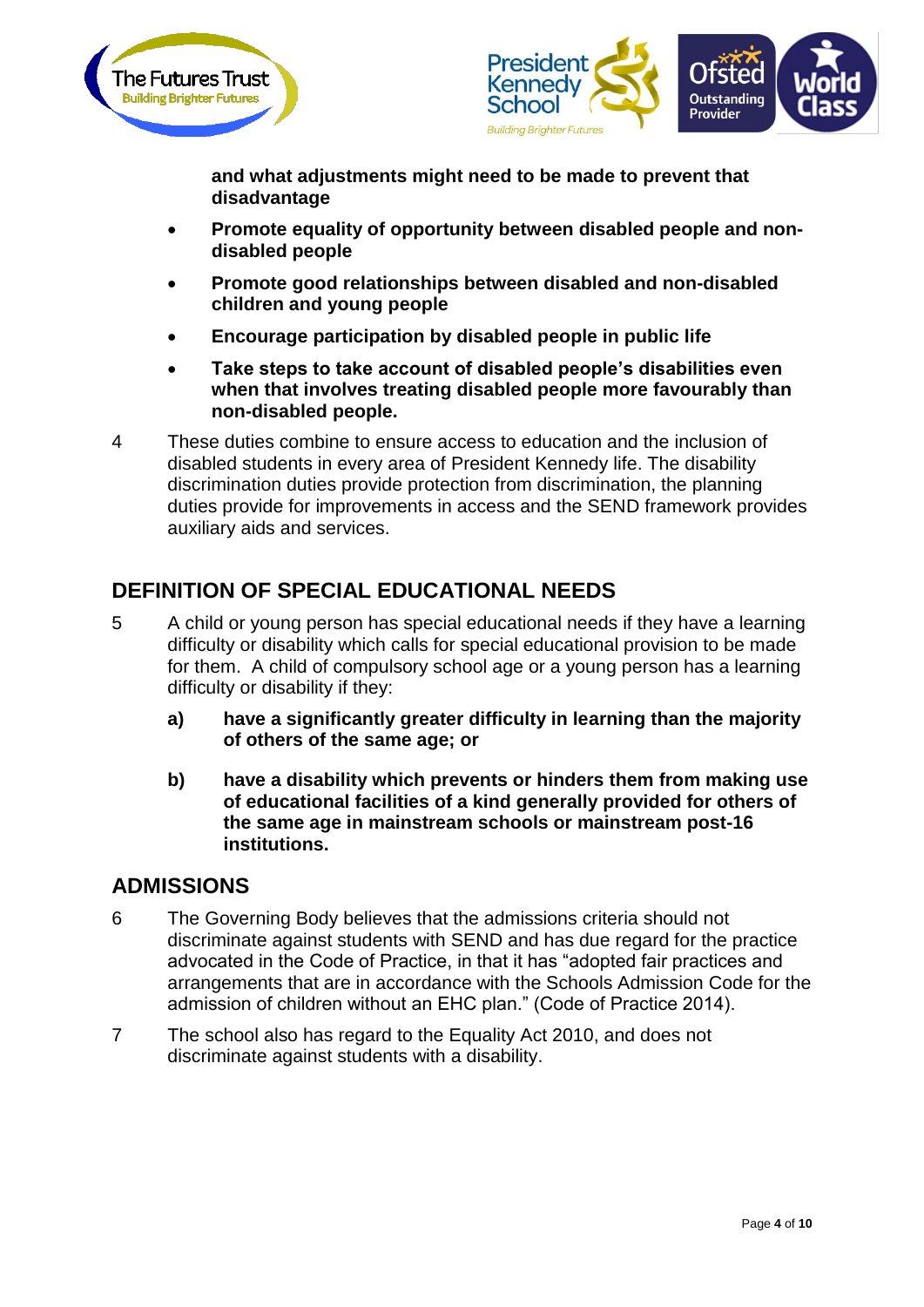



# **CODE OF PRACTICE FOR SEND**

# **IDENTIFICATION OF SEND**

- 8 The term 'special educational needs' (SEN) has a legal definition, referring to children who have learning difficulties or disabilities that make it harder for them to learn than most children of the same age. SEND students will have additional needs in one of the four areas listed below, as described by Coventry City Council:
	- **Communication and interaction**
	- **Cognition and learning**
	- **Social, emotional and mental health difficulties**
	- **Sensory and/or physical needs.**
- 9 President Kennedy is a fully inclusive mainstream school. The school's management information system, (which corresponds with the descriptors published by Coventry City Council), captures information about the students who have been identified as having significant needs using the following sub categories:
	- **Autistic Spectrum Disorder (ASD)**
	- **Hearing Impairment (HI)**
	- **Moderate Learning Difficulty (MLD)**
	- **Multi-sensory Impairment (MSI)**
	- **Other Difficulty/Difficulty (OTH)**
	- **Physical Disability (PD)**
	- **Profound & Multiple Learning Difficulty (PMLD)**
	- **SEND support but no specialist assessment of type of need (NSA)**
	- **Severe Learning Difficulty (SLD)**
	- **Social, Emotional and mental Health (SEMH)**
	- **Specific Learning Difficulty (SpLD) which includes Dyslexia, discalculia and disgraphia.**
	- **Speech, Language and Communication Needs (SLC)**
	- **Visual Impairment (VI).**

#### **EARLY IDENTIFICATION**

10 Early identification of students with SEND is a priority. The school requests relevant information from feeder schools and also uses a range of monitoring and assessment opportunities to identify students experiencing difficulty with progress and access to learning.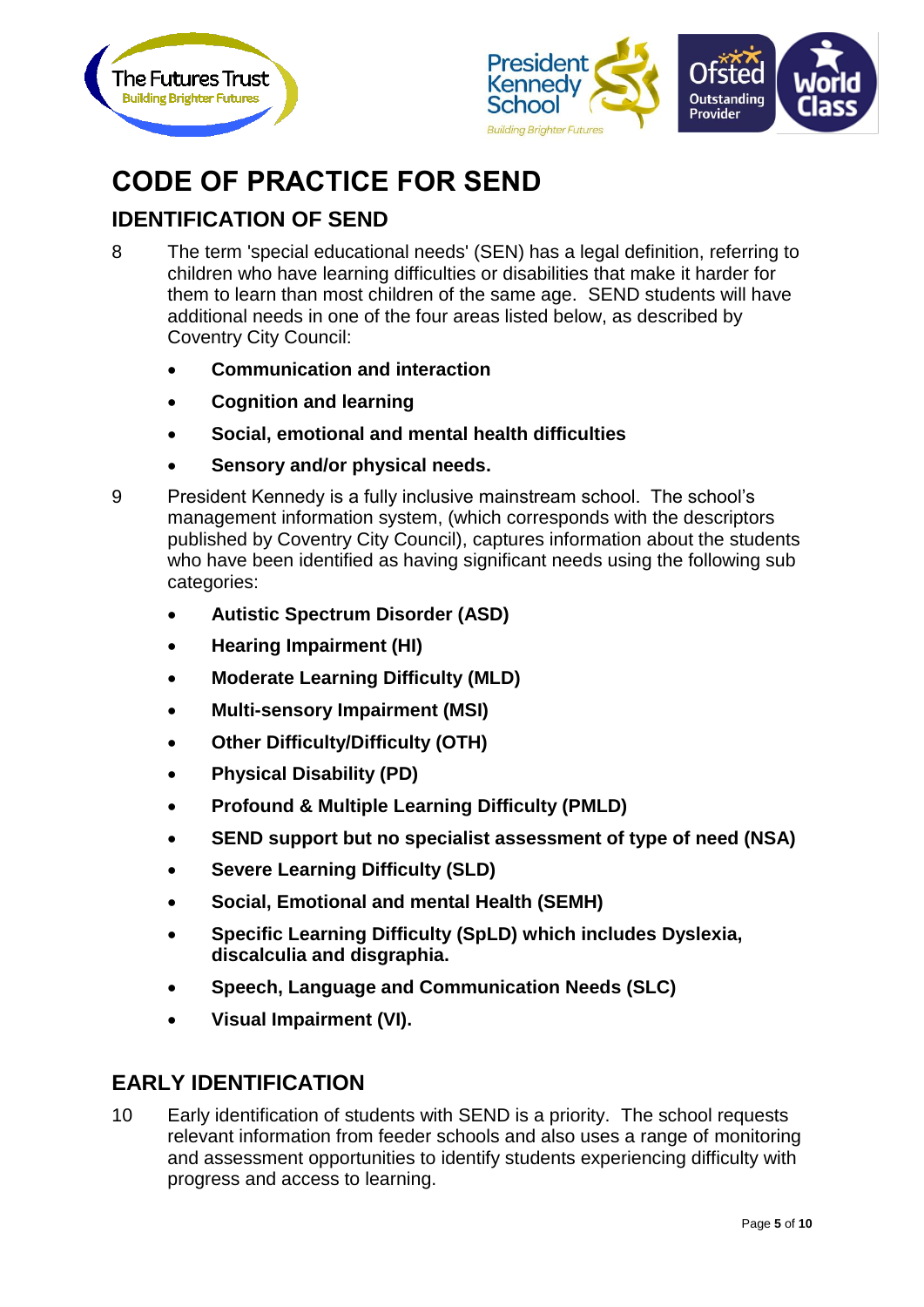



#### **SEND REGISTER**

- 11 The school's management information system, which includes the details of all SEND students, is filtered to create the SEND Register using the coding shown below:
	- **K = SEND support**
	- **E = Education, Health and Care Plan**
- 12 The criteria used by President Kennedy School to determine whether a student will be entered onto the SEN register and coded as 'K' are as follows:
	- a) **Student has a diagnosed SEND or disability or is on a recognised pathway to a diagnosis and also meets one of the criteria below.**
	- b) **Student has been on the Monitoring Register for two however inadequate progress is still being made.**
	- c) **Student has two or more external agencies involved.**
- 13 Decisions about placement on the SEND Register will be communicated to parents and carers in writing.

#### **MONITORING LIST**

- 14 In addition to the SEND Register a 'Monitoring List' will be operated, and used to maintain a record of students who teachers have identified as not making adequate progress, despite high-quality teaching targeted at their areas of weakness. The criteria used to determine whether a student will be entered onto the Monitoring List is as follows:
	- a) **Students whose attainment level is just below age related expectations, despite having several interventions**
	- b) **Students not making progress, despite receiving appropriate targeted teaching**
- 15 Following a review, it may be agreed that a student no longer needs to be included on the SEND register. This may be based on information from subject teachers and outside agencies that show that the student is making expected levels of progress and that their needs can be met through qualityfirst teaching. When this happens, the student's name will be removed from the SEND register. They may then be placed upon the monitoring list for some time to ensure regular monitoring of progress. Parents will be informed and the student will continue to be monitored by the process of assess, plando-review.

#### **STAFFING**

16 All staff have a role to play in ensuring that students are able to achieve and progress. Government guidance and legislation makes it clear that teachers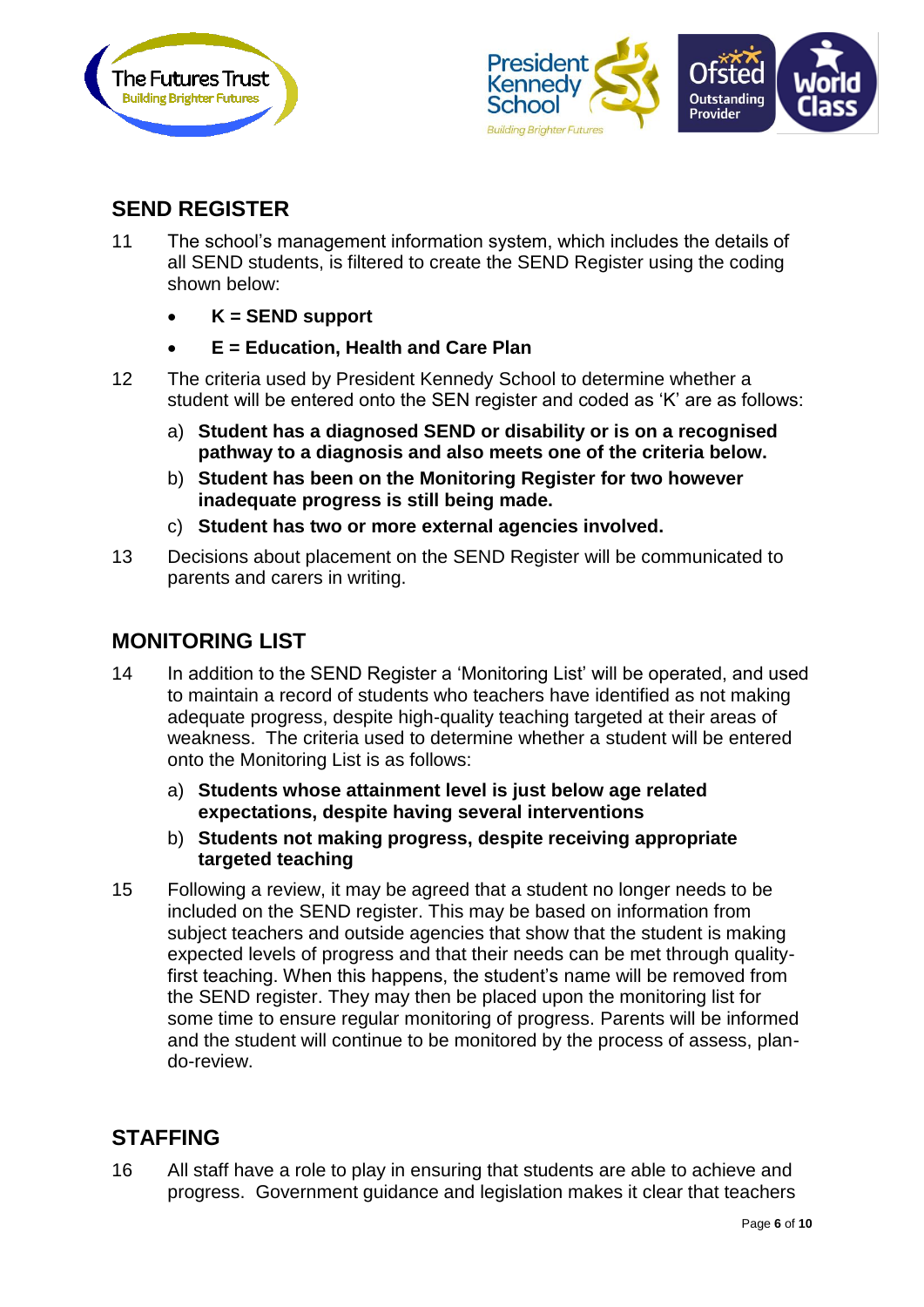



are responsible for the progress of all students in their classes, and therefore they are all teachers of SEND:

#### *"High quality teaching, differentiated for individual students, is the first step in responding to students who have or may have SEN."*

#### *Code of Practice, 2014*

- 17 Teaching staff at President Kennedy School are encouraged and supported, to develop the skills required to meet the needs of all SEND students.
- 18 The team of people with specific responsibilities around SEND provision includes:
	- **The Special Educational Needs Coordinator (SENCo)**
	- **Hub Staff**
	- **Teaching Assistants**
	- **College Teams**

#### **THE ROLE OF THE SENCO**

- 19 The SENCO plays a crucial role in the school's SEND provision. This involves working with the headteacher and Governing Body to determine the strategic development of the policy. Other responsibilities include:
	- **Ensuring that students with SEND are making required – or better – progress**
	- **Realising the school's SEND policy**
	- **Co-ordinating the provision for students with SEND**
	- **Liaising with and giving advice to colleagues**
	- **Advising on the graduated approach**
	- **Maintaining the records of SEND students**
	- **Liaising with parents of students with SEND, primary schools, educational psychologists, health and social care professionals, and independent or voluntary bodies**
	- **Making a contribution to the continuing professional development of staff**
	- **Key point of contact for the local authority**
	- **Supporting SEND students post 16 transition**
	- **Working with the headteacher and school governors to ensure that the school meets its responsibilities under the Equality Act (2010) with regard to reasonable adjustments and access arrangements**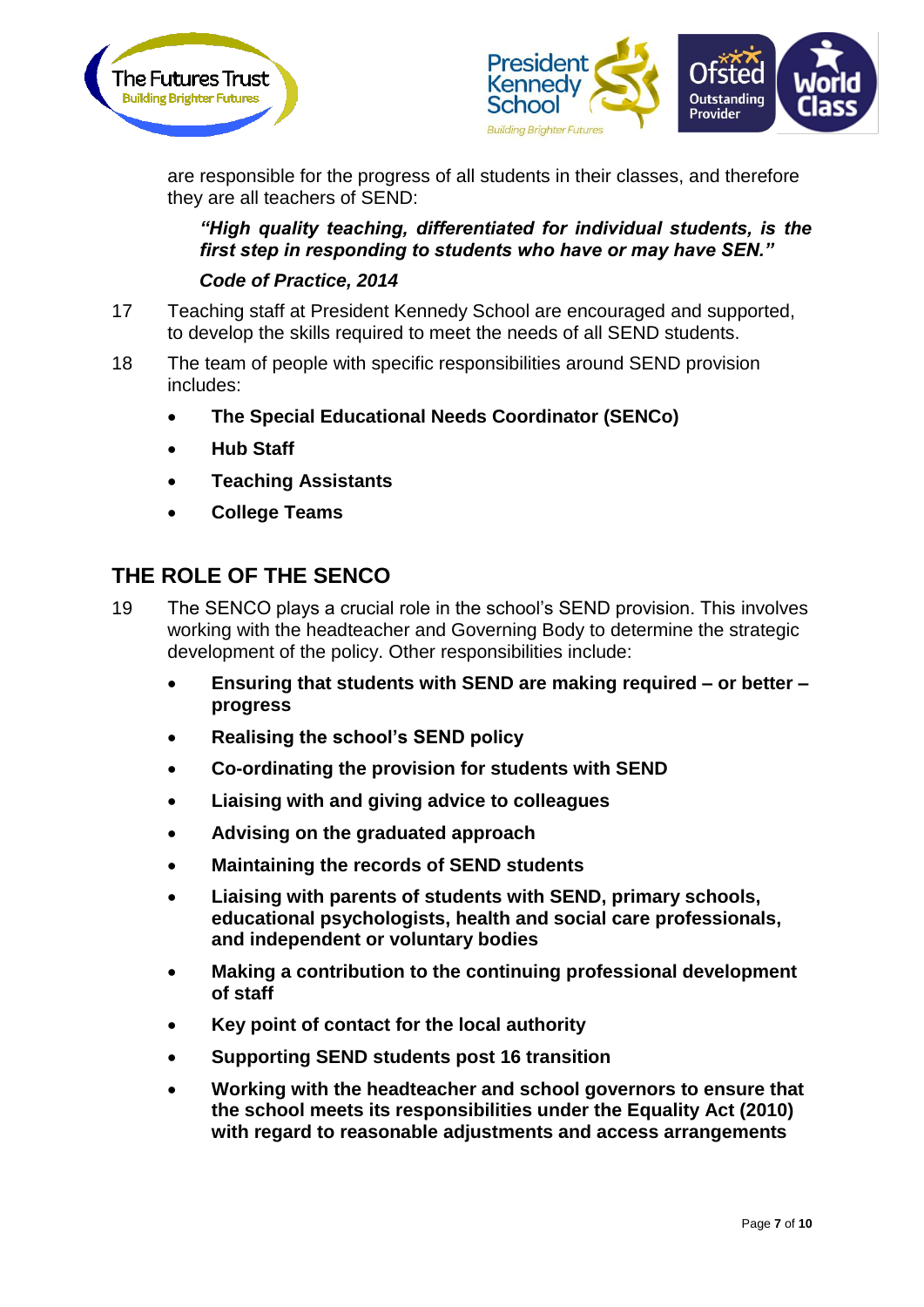



# **THE ROLE OF THE GOVERNING BODY**

- 20 The Governing Body's responsibilities to students with SEND include:
	- **Ensuring that students with SEND make required - or better progress**
	- **Ensuring that provision of a high standard is made for SEND students**
	- **Ensuring that a 'responsible person' is identified to inform all those involved with teaching and supporting students with SEND about the students and their needs, with particular regard to EHCPs**
	- **Ensuring that SEND students are fully involved in school activities**
	- **Having regard to the Code of Practice when carrying out these responsibilities**
	- **Being involved in developing and subsequently reviewing SEND policy**
	- **Reporting to parents on the school's SEND Policy including the allocation of resources from the school's devolved/delegated budget.**

#### **SEND CPD**

- 21 All members of staff are encouraged to access relevant professional development opportunities that help them acquire the skills needed to work with SEND students. Part of the SENCO's role in school-based training is to develop awareness of resources and practical teaching procedures for use with SEND students.
- 22 The School's INSET needs will be included in the School Development Plan.
- 23 Teaching Assistants are provided with continuing professional development to ensure they are properly able to support teachers and students in the learning process. This may be delivered in-house or take the form of external courses.

#### **PROVISION**

- 24 Provision for students with special educational needs is a matter for the school as a whole. In addition to the Governing Body, Headteacher and SENCO at President Kennedy School, all members of staff (both teaching and support) have very important day-to-day responsibilities in ensuring an appropriate curriculum for students with additional needs.
- 25 To ensure an appropriate provision (and curriculum) for students with additional needs, President Kennedy School operates within the Waves Model of Intervention, which is presented below: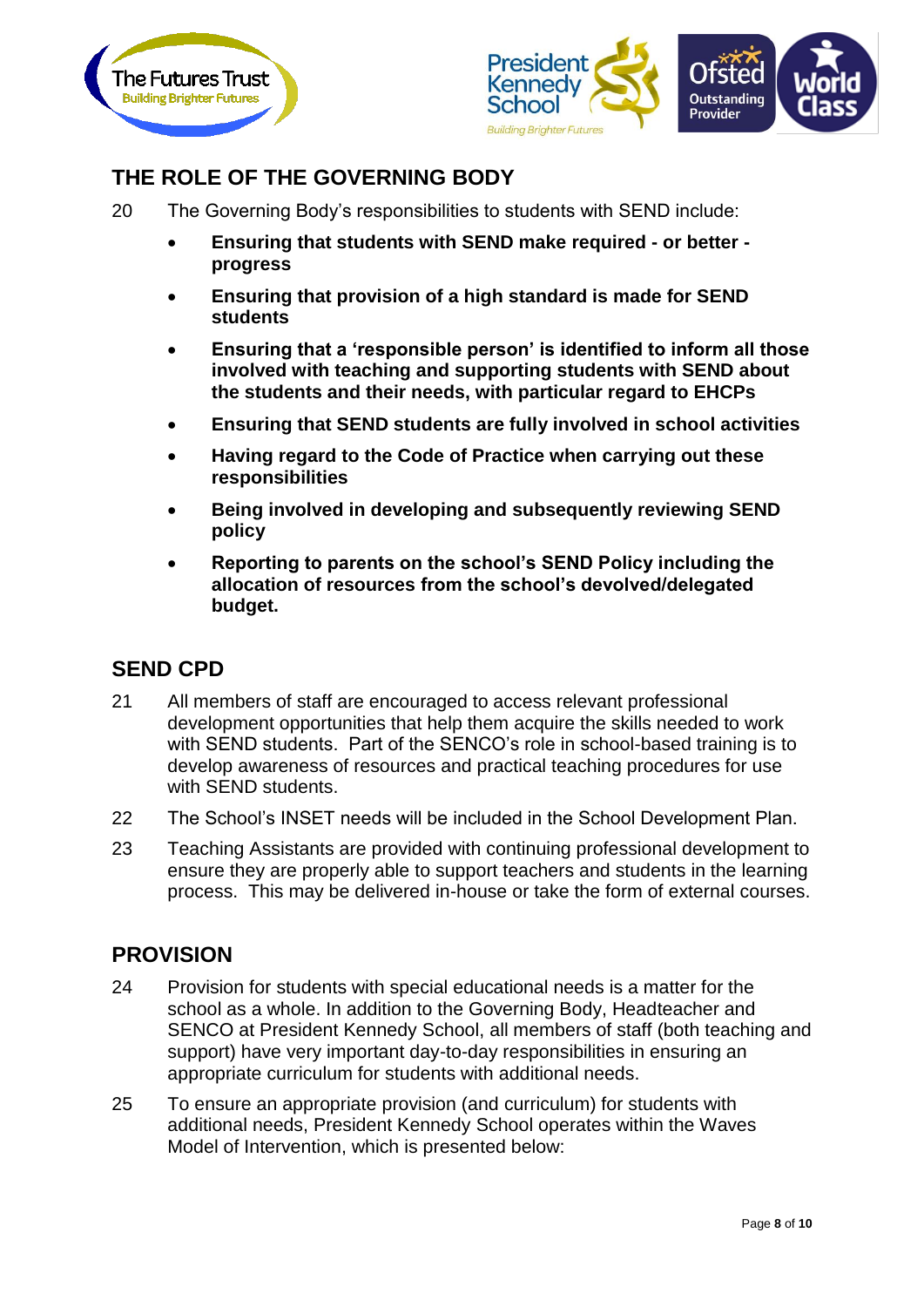



# **WAVE 1 – Universal Provision**

26 Universal provision is the effective inclusion of all students in high-quality everyday personalised teaching.

> **"All teachers are teachers of pupils with special educational needs. Teaching such pupils is therefore a whole school responsibility, requiring a whole school response" (DfES - 2001 / Ofsted 2014)**

27 At President Kennedy School we aspire to offer high quality teaching, as our first step in responding to students who have or may have SEND: This is underpinned by the school's five key teaching and learning objectives; responsive teaching, oracy, meeting needs, metacognition and appropriate curriculum.

# **WAVE 2 – Targeted Support**

28 Targeted support – Interventions at President Kennedy School are targeted at groups of students with similar needs. Interventions are designed to accelerate learning for particular groups that are expected to catch up with the performance of their peers. Examples would be literacy programs such as Fresh Start, Maths Rockstars or targeted TA or Learning mentor support.

#### **WAVE 3 – Specialist Provision**

- 29 Specialist provision interventions involve increasingly individualised support programmes, based on independent evidence of what works. Expectations are to accelerate and maximise progress and to minimise performance gaps.
- 30 Specialist provisions could include Work Related Learning, Alternative Learning Opportunities, commissioning services and leasing with external agencies such as CAMHS.

#### **REVIEWS**

31 At President Kennedy School we follow the graduated approach to education, by implementing an 'assess, plan, do, review' cycle to monitor students' development. If it becomes apparent that an individual is not making the expected progress, then we will make educational provision which is additional to, or otherwise different from, that for others of the same age.

#### **SEND STUDENT REVIEWS**

**32** At President Kennedy School the progress of all students, including those on the SEND register, is regularly reviewed by subject teams, college progress leaders and relevant support staff. These reviews take place within the